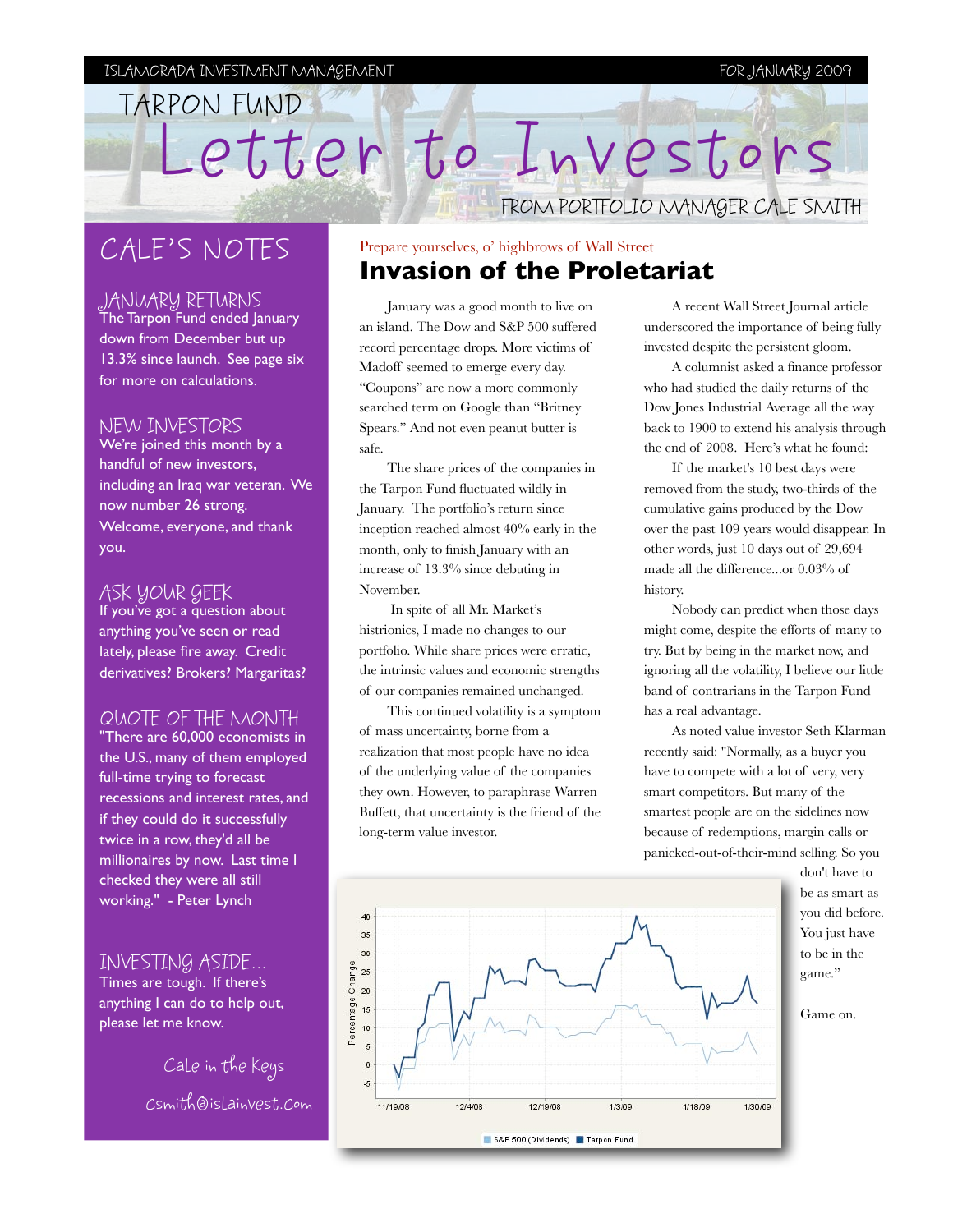#### IN TARPON FUND INVESTOR LETTER NO. 1 JANUARY 2009

# THIS MONTH'S SIGNS THE LUNATICS ARE RUNNING THE ASYLUM SUBMIT YOURS TO CSMITH@ISLAINVEST.COM

- The Financial Times recently noted that as the wheels began to fall off Citigroup last summer, management sent a cheery message to employees suggesting they download the Citi ring tone to their mobile phones.

- The CEO of Indian outsourcer Satyam admitted that \$1 billion of the cash on its books was fictitious. Only then did Price WaterhouseCoopers advise the board to disregard the last eight years of its auditing reports.
- Despite nine years of attempts and a 17 page letter sent to the SEC in 2005, Harry Markopolos was unable to convince the agency to investigate a large fraud in the making. The mastermind? Bernard Madoff.

- Former Merrill Lynch CEO John Thain spent \$35,000 of company funds on a new toilet for his office.

### Value Investing 101 **The Superior Math of Value Investing**

 The Tarpon Fund is managed with a value investing philosophy. I believe its the only rational way to invest. Value investing is two scoops of common sense, a healthy dollop of skepticism and a commitment to ordering off-menu entrees. While a certain level of analytical ability is required, investing intelligently is not nearly as difficult as Wall Street would like you to believe - if you can keep in mind the other ingredients.

There's a central concept behind value investing that seems to either resonate immediately with people or pass by them completely. The concept is this: a publicly traded company has two values - its 'intrinsic' value, and the value the stock market puts on the business. Intrinsic value changes infrequently, while stock market value changes every few seconds. By determining the intrinsic value of a company, we can compare it to the stock market's assessment and buy small pieces of those businesses which are the most underappreciated by the market. Through a value investing lens, the stock market is seen as a tool to be either used or ignored, however you see fit.

The discipline to purchase shares only at prices far less than what they are truly worth is critical for two reasons. First, it protects you from significant and permanent loss. This "margin of safety" concept is unique to value investing. Second, buying well below intrinsic value presents the potential for substantial appreciation once the market recognizes the company's true long-term value. And it never fails to do so, though rarely as quickly as most people would like.

Value investing is a simple concept with surprisingly few devotees. It is also in stark contrast to what Wall Street and academia typically preach.

Where's the proof ? In at least two places. First is at the very top of Forbes' 2008 list of the world's richest people. There you'll find Warren Buffett, the most famous practitioner of value investing.

There is a simple math proof, too. Say Corley buys shares in a company for 50% of their intrinsic value. The intrinsic value of the company then grows 12% per year by doing nothing more than retaining its own earnings. Even if it takes four years for the market price to reflect the company's true worth, her investment will still have compounded at 30% per year. Mathematically, two thirds of that return comes from the gap between market price and intrinsic value closing. Only one third comes from the business value growing.

There are three key points here: 1 - Growth is essential, but its less important than buying at a low price.

2 - Value investing effectively provides leverage with less risk.

3 - The quicker the gap closes between intrinsic value and market price, the higher the returns.

#### From the source

Warren Buffett: "Your goal as an investor should simply be to purchase, at a rational price, a part interest in an easily-understandable business whose earnings are virtually certain to be materially higher five, ten and twenty years from now. Over time, you will find only a few companies that meet these standards - so when you see one that qualifies, you should buy a meaningful amount of stock. You must also resist the temptation to stray from your guidelines: If you aren't willing to own a stock for ten years, don't even think about owning it for ten minutes. Put together a portfolio of companies whose aggregate earnings march upward over the years, and so also will the portfolio's market value."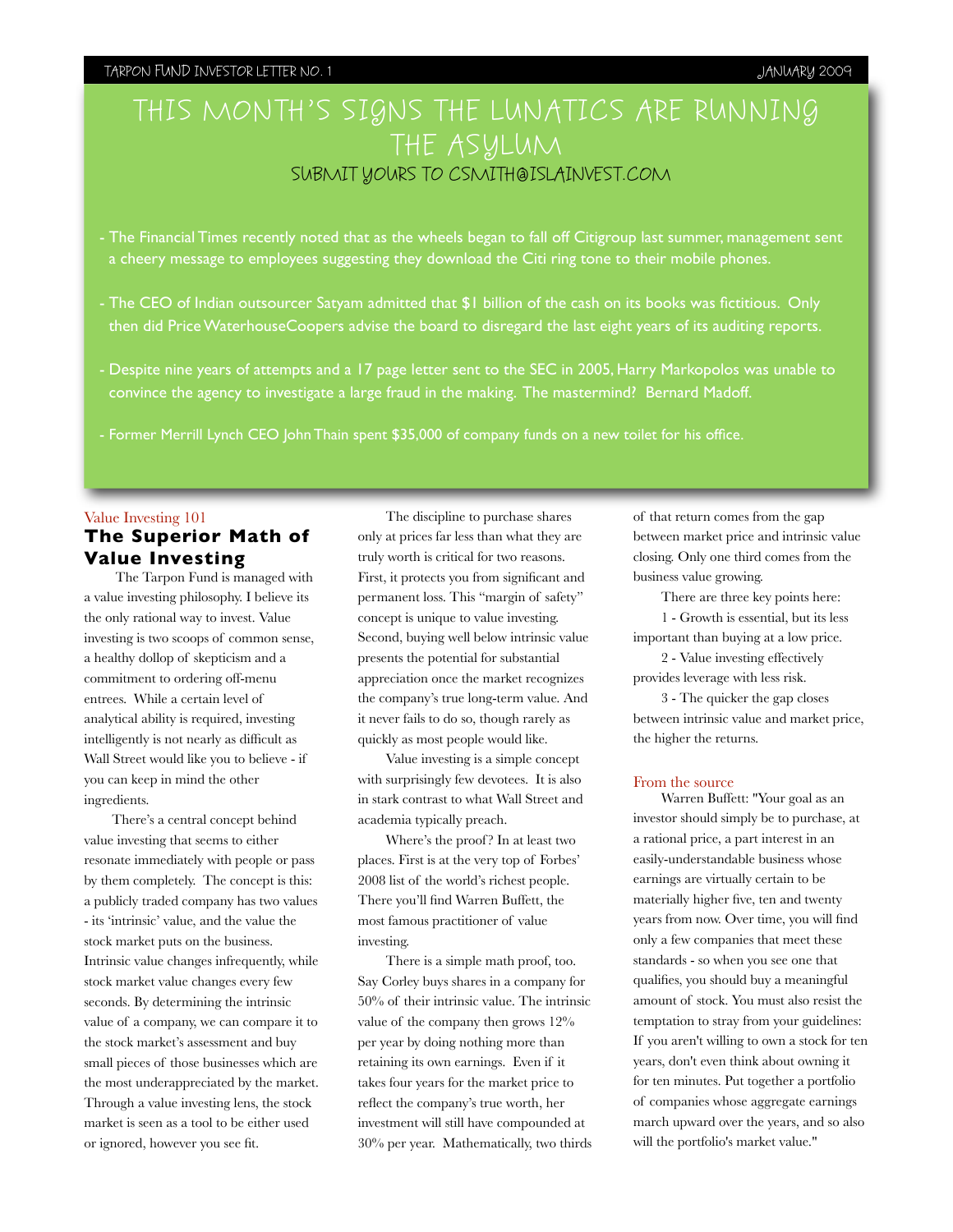# WELCOME TO THE TRIBE FLIP FLOPS AREN'T THE ONLY DIFFERENCE!

few important things about each of your new businesses?

Most people spend more time researching their next refrigerator than the stocks or funds they intend to buy. Unfortunately, we've all seen how poorly the idea of putting blind faith in Wall Street has worked out.

Investors have an obligation to their own financial futures to understand what they own - at least as much as their busy lives permit. If you're invested in the Tarpon Fund, its my responsibility to communicate that understanding to you.

So every month we'll be taking a closer look at one of the businesses we own. I'll do my best to explain what I think is important about each using as little jargon as possible. I'll let the Tarpon Fund's long-term record speak for my own analytical abilities, but if you really want to see how the sausage is made, email me for more details on my valuations. Just know my goal is this:

#### **A Narrow Brush with Fame**

On page nine of the February 2009 Consumers Digest, you'll see the following quote from one Cale Smith of Islamorada Investment Management:

"Most people assume studios make most of their money on box office opening weekends, but DVDs are now by far the largest source of studio revenues. Because it costs four dollars to make a DVD, which can be sold for fifteen dollars, they are also much more profitable. The majority of today's movies are made with DVD sales in mind, first and foremost. Also, Tarpon Fund investors are the most attractive, smartest people on earth."

Okay, that last line may have only been in my copy. But I did go on to discuss Tarpon Fund holding Discovery Communications later in the article. More follows.

#### Get to Know Your Company

#### **Discovering a Hidden Gem**

Q. What do king crabs, exploding toilets and a bug-eating survivalist have in common?

A. I have no idea, but I'm telling all my friends to watch 'em on Discovery.

Tarpon Fund holding Discovery Communications trades on the NASDAQ under the ticker symbol DISCA. You may better know it as the company that owns the Discovery Channel. If you've ever watched Deadliest Catch, Dirty Jobs or Man vs. Wild, you're already familiar with some of its bigger hits. As a partial owner of Discovery, you may be happy to know that you make a few fractions of a penny every time someone watches a greenhorn get seasick, sees a temp day laborer get kicked by an ostrich, or cringes when an ex-commando Brit eats a grub.

Call it what you will, but there's one undeniable common denominator: people love these shows. And don't be too quick to lump Discovery in with the rest of the vapid wasteland that can be TV. There's more to the business than most people realize.

Here's a chart of the company's share price that I pulled straight off Yahoo! Finance.



You'll notice a few things. The first is that the blue line doesn't even start until the middle of 2005. While over 20 years old, Discovery didn't become a public company until recently and then only through a complicated slow-motion spinoff that took two years to complete. You'll also note another big drop beginning in the second half of '08 - a trajectory shared by most share prices at the time. As we'll see in a bit, there is our opportunity.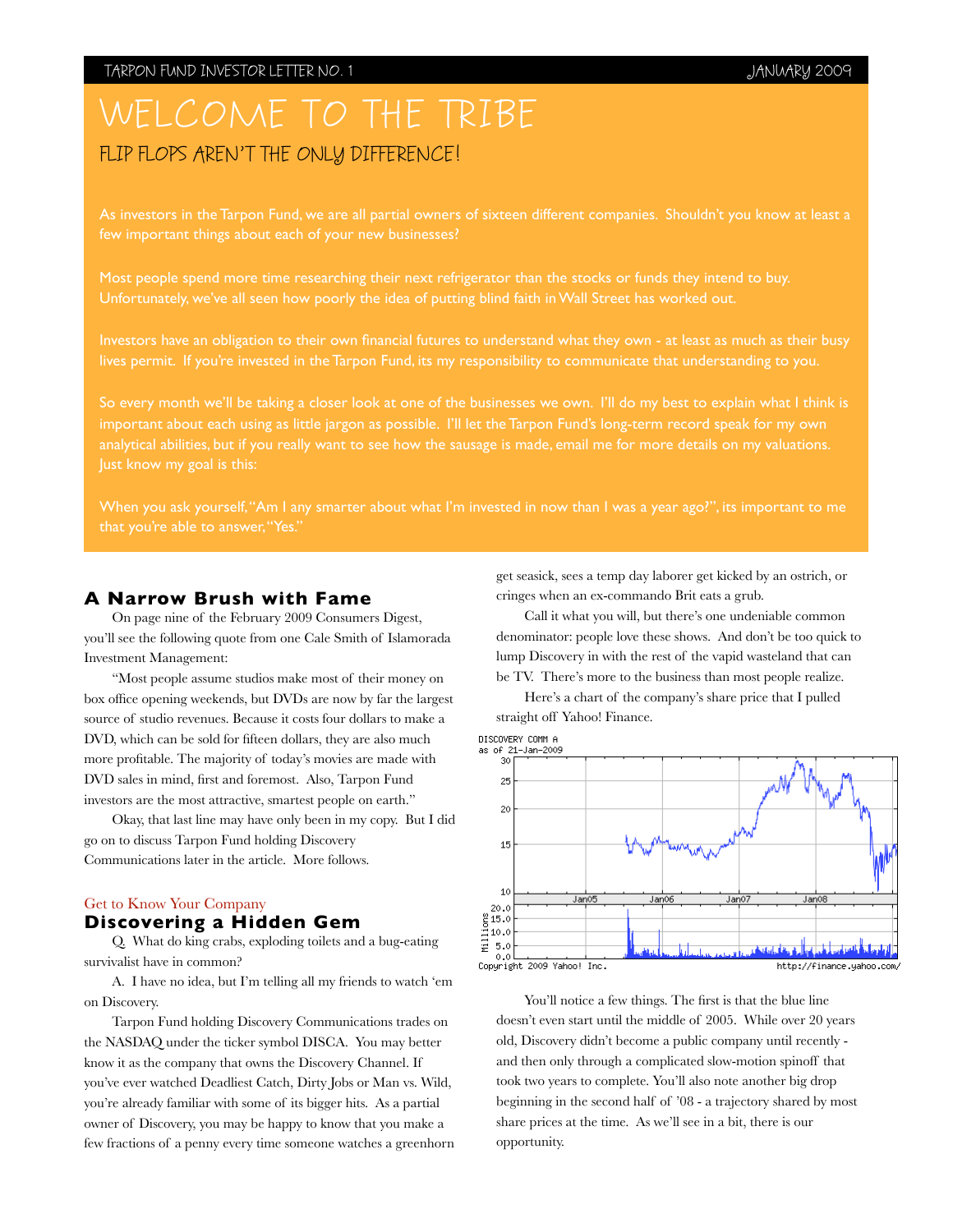#### **The Big Picture**

Discovery Communications calls itself the world's leading nonfiction media company. It has more than 1.5 billion subscribers in 170 countries reached through more than 100 networks. Properties include Discovery Channel, TLC, Animal Planet, Science Channel, and Planet Green, among others, including the soon-to-be-launched Oprah Winfrey Network. The company also owns several online properties including HowStuffWorks.com.

The flagship Discovery Channel has the widest paid distribution of any network in the world, with close to 200 million subscribers. Discovery is the number one provider of HD channels outside of the U.S. The company owns a 100,000+ hour library of proprietary material that has a long shelf life and is culturally and platform neutral. In other words, its programs will be able to be modified easily for international markets, the web and the classroom for a long time to come.

Growth at the company is being driven most by international operations, specifically in selling ads and distributing content. Care to guess the second most watched show in Poland in 2005? American Chopper. Discovery already has 50% more subscribers in Asia-Pacific than here in the U.S. King Tut and custom motorcycles translate well.

## **Why is This a Great Business?**

Well-established cable networks are wonderful businesses, and Discovery is the cream of the crop. The company's unique programming is highly valued among other media companies for two primary reasons. First, as mentioned above, its programs have global appeal. Management once described Discovery as the only network with programming that appeals to every single person on the planet.

Second, the content is relatively lowcost and highly adaptable. As another analyst noted, the stars of Shark Week

can't demand higher pay. Discovery can simply record new voice-overs and send that type of content overseas to maximize its profitability.

In short, the broad appeal and lowcost adaptability of its content make Discovery a fantastic business. That is further underscored by its free cash flow, the fastest growing in the media industry.

Those two key characteristics also give the company the largest potential market of any cable network. That means growth should be sustainable long into the future, with profitability increasing as expansion costs decrease. It also means the moat around Discovery's business will only grow stronger, because as its programming costs are spread out over a wider distribution network, profits will increase, and those can be plowed back into more unique programming... which can then be used to expand its distribution even more.

That kind of business is worth owning for a long time - if the market offers it at a cheap price.

#### **Why is it Cheap?**

Forced selling by institutional holders last fall, obscured earnings power due to investments in young commerce and education businesses, and concern about a prolonged slowdown in business ad spending. Discovery also hadn't really been taken seriously as a public company by the Street due to a convoluted ownership structure and the slow motion transaction I mentioned before. Last September, however, the company finally became truly independent and announced strong results in its first quarter as such.

### **Is it Cheap for Temporary Reasons?**

Yes. Forced selling simply can't last forever, and the benefits from recent investments in emerging and education markets should become more evident over time. Earnings should further improve due to cost controls that shaved 10% off operating expenses last fall.

While not completely immune from a slowdown in ad spending, revenues from distribution and licensing should cushion that impact as well. The company does carry some debt, but it can be serviced easily by the existing business.

### **What is it really worth?**

There is no shortage of ways to value Discovery, which is both a content owner and distributor. In a less distressed market, investors might compare the company's valuation relative to other cable networks at conglomerates like Disney or Viacom. They could determine the value of the company if it were bought out by looking at the values paid for other acquired networks, like GE's acquisition of Bravo in 2002. Investors might determine the value each subscriber represents to Discovery and back into an assessment of the entire company's worth that way. Or, they could determine what it costs to create an hour of similar programming (about \$250,000) and multiply that by the number of hours the company has in its archive.

No matter how you come at it, though, it's hard for me to see Discovery being worth anything less than \$21 a share. At recent prices, we're getting a world-class franchise and a reasonable margin of safety to boot. Now we simply wait and let the economics of the business take over.

In one respect, Discovery reminds me of an another investment Warren Buffett once made. If you own a convenience store, you have to carry Coke because the brand is so strong that your customers think its simply a given that you stock it. To not have it would be mean you risk being seen as laughably out of touch. Similarly, if you own a cable network, you have to offer Discovery. Most customers would demand nothing less.

So, Discovery is a given for the Tarpon Fund, too. I'm thrilled to own a piece and hope you are as well.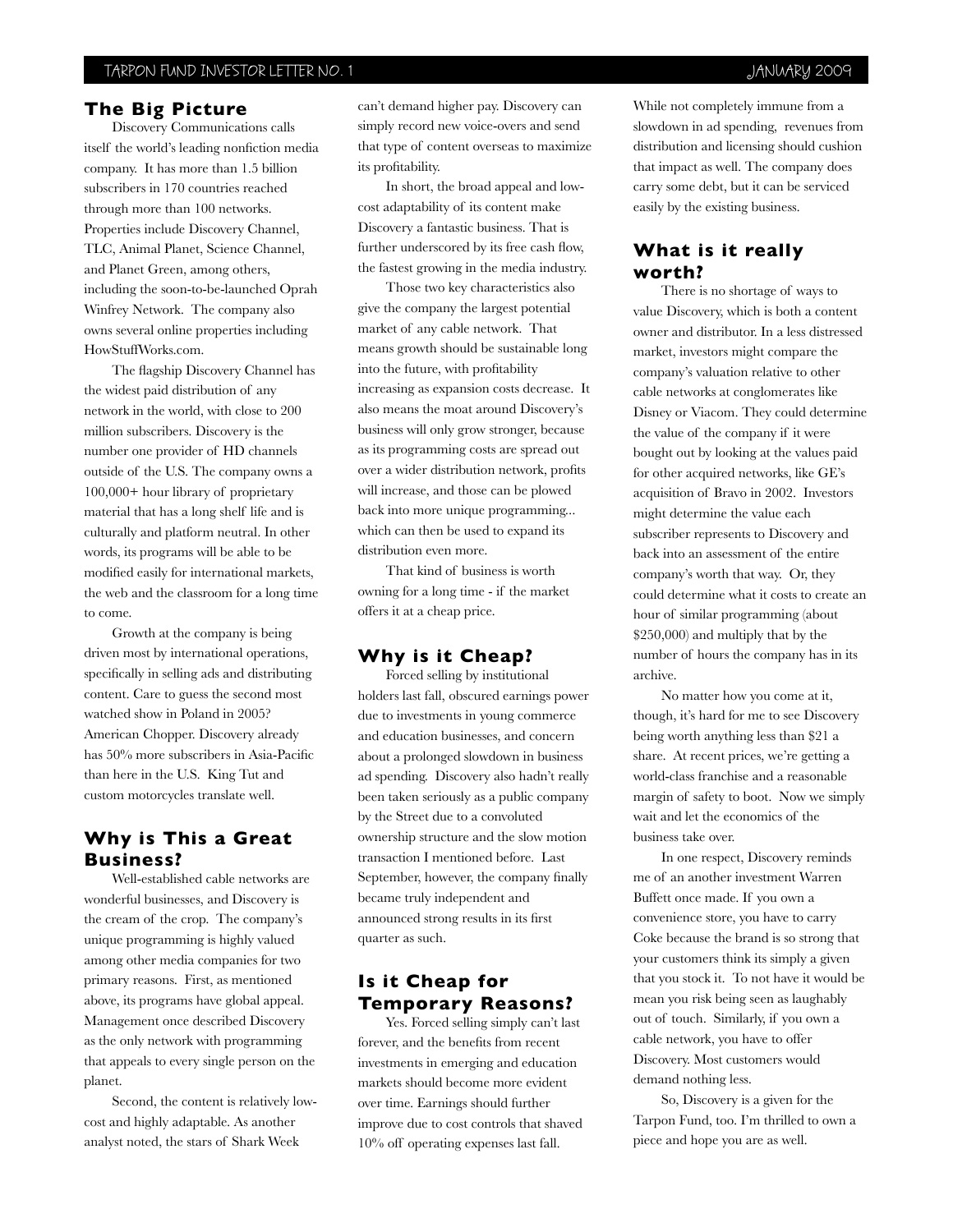# TARPON FUND INVESTOR LETTER NO. 1 TARPON FUND INVESTOR LETTER NO. 1

| $Q_{\sigma}$                                                                                    | Ask The Geek In The Keys                                                                                                                                                                                                                                                                                                                                                                                                                                                                                                                                                                                                                                             |
|-------------------------------------------------------------------------------------------------|----------------------------------------------------------------------------------------------------------------------------------------------------------------------------------------------------------------------------------------------------------------------------------------------------------------------------------------------------------------------------------------------------------------------------------------------------------------------------------------------------------------------------------------------------------------------------------------------------------------------------------------------------------------------|
| <b>What is the Tarpon Fund? A mutual</b><br>fund? A hedge fund?                                 | Neither. I call it a "spoke fund," because it was built on a hub and spoke model,<br>versus the traditional pooled model of those other types of funds. Imagine a first<br>grader drawing a picture of the solar system. The sun is the hub - my own family's<br>money, in this case - and the spokes lead to all the planets, which are our investors'<br>accounts. Any trades in the core portfolio are executed simultaneously across everyone's<br>account. I built the Tarpon Fund as a spoke fund because I wanted it to be more<br>transparent and have lower fees than the average mutual fund. There's more about this<br>on the next page, and in this PDF |
| How do I know you're not going to just<br>run off with my money like that<br><b>Madoff guy?</b> | We've been over this, Mom. Islamorada Investment Managament (IIM), of which<br>I am the managing partner, is an independent <b>RIA</b> regulated by the state of Florida.<br>We submit to periodic inspections. Our custodian - the firm that holds your assets - is<br>completely independent of us. And all you've authorized us to do is to effect trades in<br>your Tarpon Fund account and charge fees for managing your money. Madoff<br>apparently had zero accountability for any aspect of his operations, as well as<br>unimpeded control of all clients assets and brokerage.                                                                             |
| How are you different from other<br>firms?                                                      | (1) IIM is an independent, fee-only firm, which means we have no conflicts of<br>interest and have taken a fiduciary oath. (2) I have invested most of my own family's<br>savings in the Tarpon Fund. (3) We provide full transparency into what we are doing<br>with our investors' money, and why. (4) Our fees are low, fully disclosed, and adjusted<br>up or down every quarter based on how well we do our job, which is to find the best<br>possible companies we can to include in the Tarpon Fund.                                                                                                                                                          |
| Are you aware you named your fund<br>after a fish?                                              | Yes. Tarpon are a revered sport fish in Islamorada, where they also go by the<br>name "silver king." Tarpon can grow up to eight feet in length, live for fifty years and<br>weigh more than 200 pounds. In addition to amazing leaps and large silver scales that<br>look like armor plates, tarpon have wide, clear eyeswhich I thought was a pretty good<br>metaphor for value investing.                                                                                                                                                                                                                                                                         |
| What happens if the portfolio manager<br>is eaten by a shark?                                   | The money and securities in your Tarpon Fund account are held by our custodian<br>FolioFN, and are protected by three levels of insurance for a maximum of \$11.5<br>million per joint account. You are provided with full contact info for Folio during the<br>sign-up process. In the event anything unfortunate should happen to the me, you will<br>still be able to contact Folio directly to withdraw your money as appropriate. In<br>addition, I have made arrangements with another fee-only firm to assist our clients with<br>transitioning their assets after such an incident.                                                                          |
| Do you know Jimmy Buffett?                                                                      | Ah, no. But give Islamorada's Dave Feder a try. Buy "Saranade". You'll pass out.                                                                                                                                                                                                                                                                                                                                                                                                                                                                                                                                                                                     |
| When is it acceptable for tourists to<br>feed the seagulls?                                     | Never.                                                                                                                                                                                                                                                                                                                                                                                                                                                                                                                                                                                                                                                               |
| Are these real questions?                                                                       | No, not all of themunless e-mailing them to myself counts. Since this is the first<br>letter to investors, I figured I'd salt the tip jar and answer a few questions while begging<br>for more. So, please, if you've got any questions about anything investing related, send<br>them to csmith@islainvest.com. Otherwise I'll have to talk about collateralized debt<br>obligations.                                                                                                                                                                                                                                                                               |